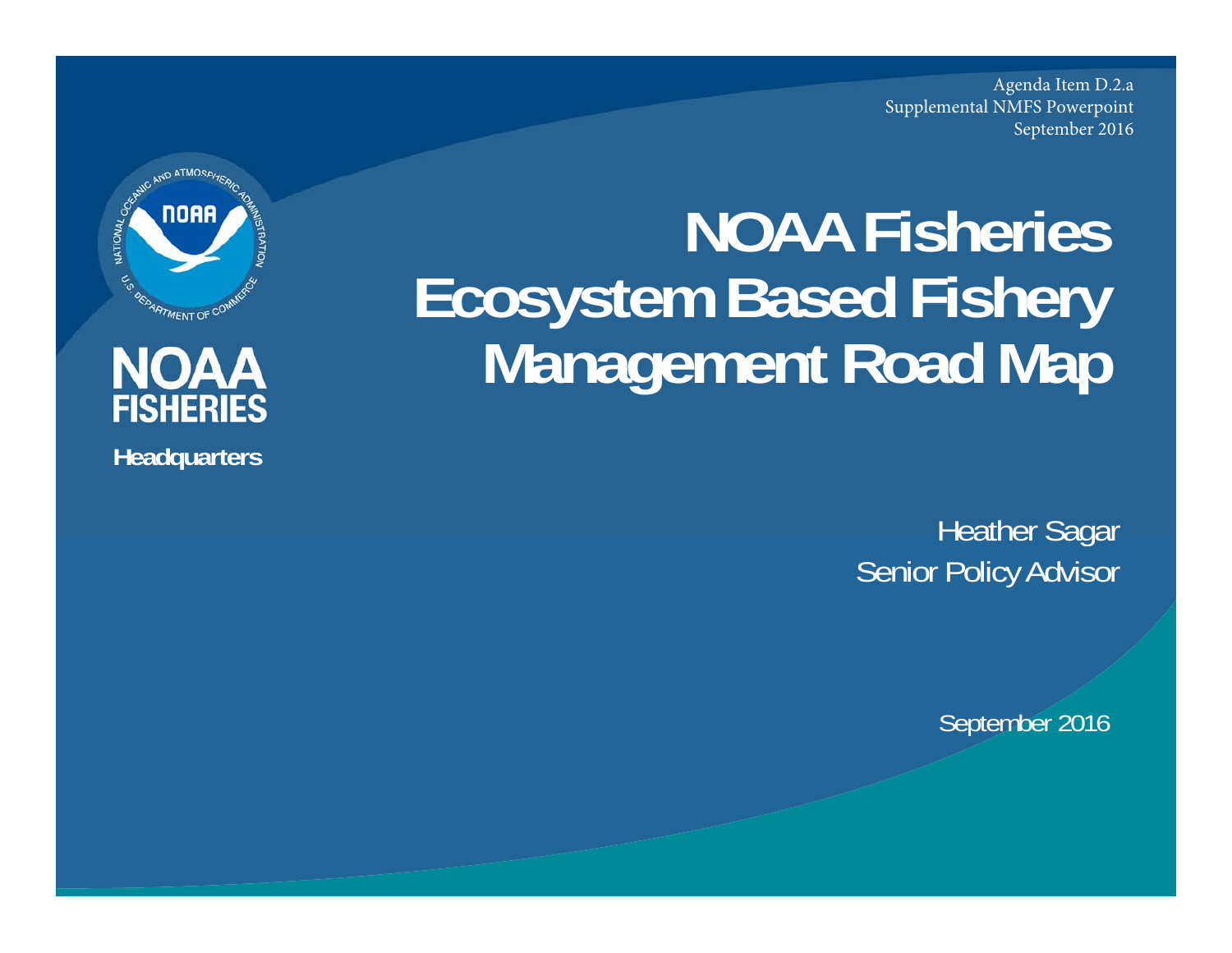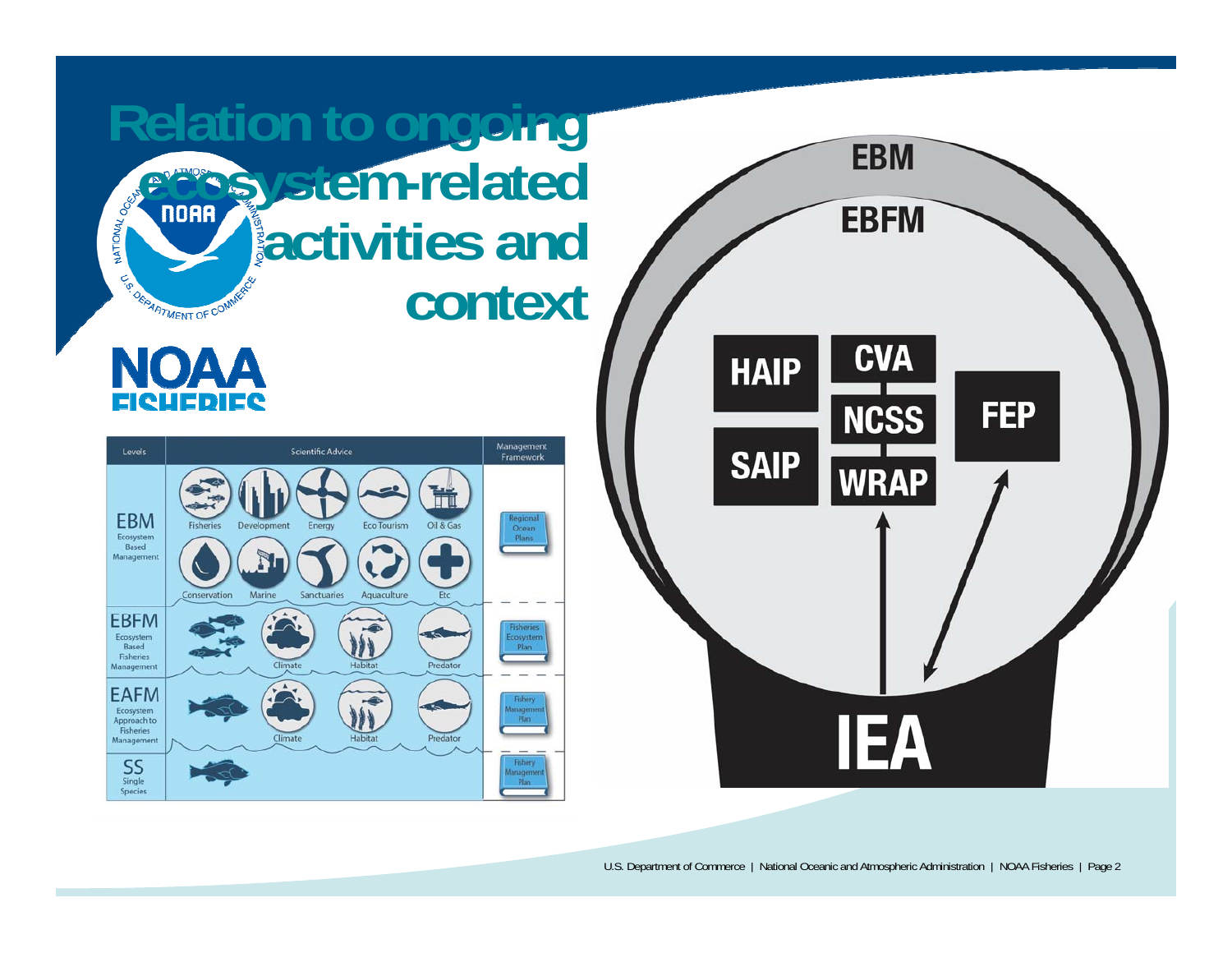## **Multiple Mandates, Multiple Opportunities**



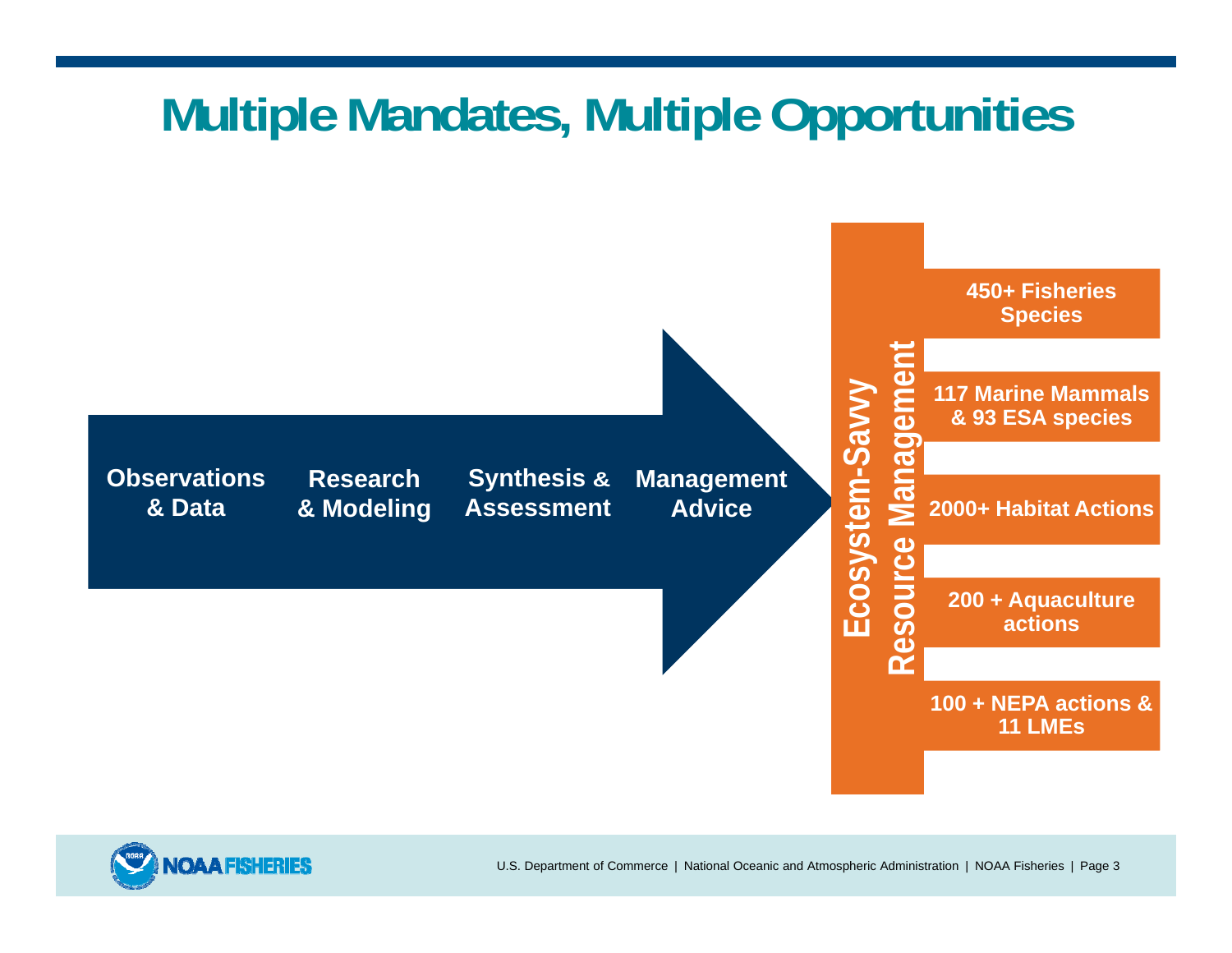#### **Key EBFM Road Map Questions**



- What does successful EBFM look like?
- What do we need for successful implementation of EBFM?
- How do we measure completion and success of EBFM?



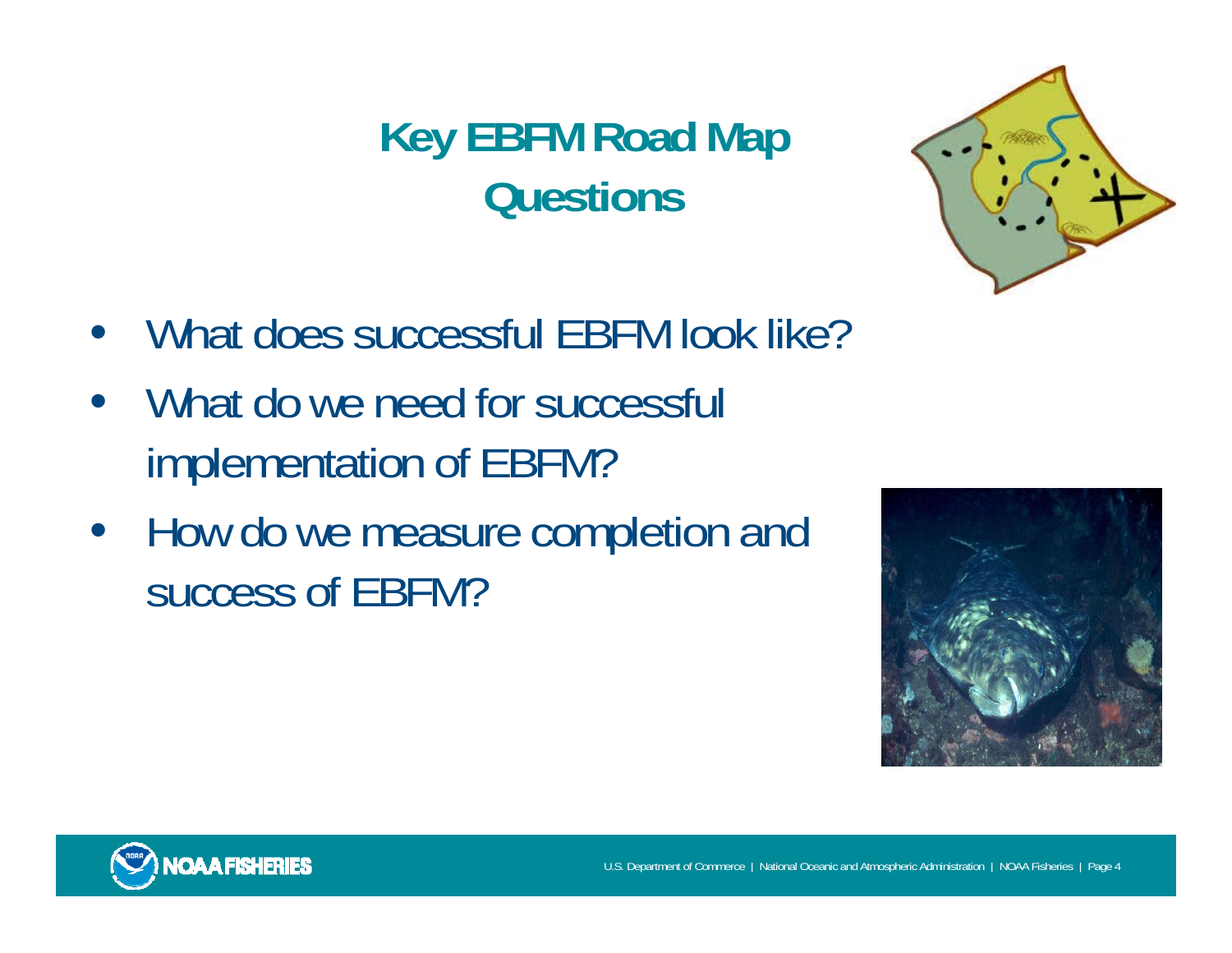# **What is the Road Map?**

- Guides implementation of EBFM
- Incorporates the menu of options for implementation and benchmarks for NMFS
- Recommends Actions to address each of the Policy's six Guiding Principles in near-term work
- We will review our progress and revise road map after 5 yrs



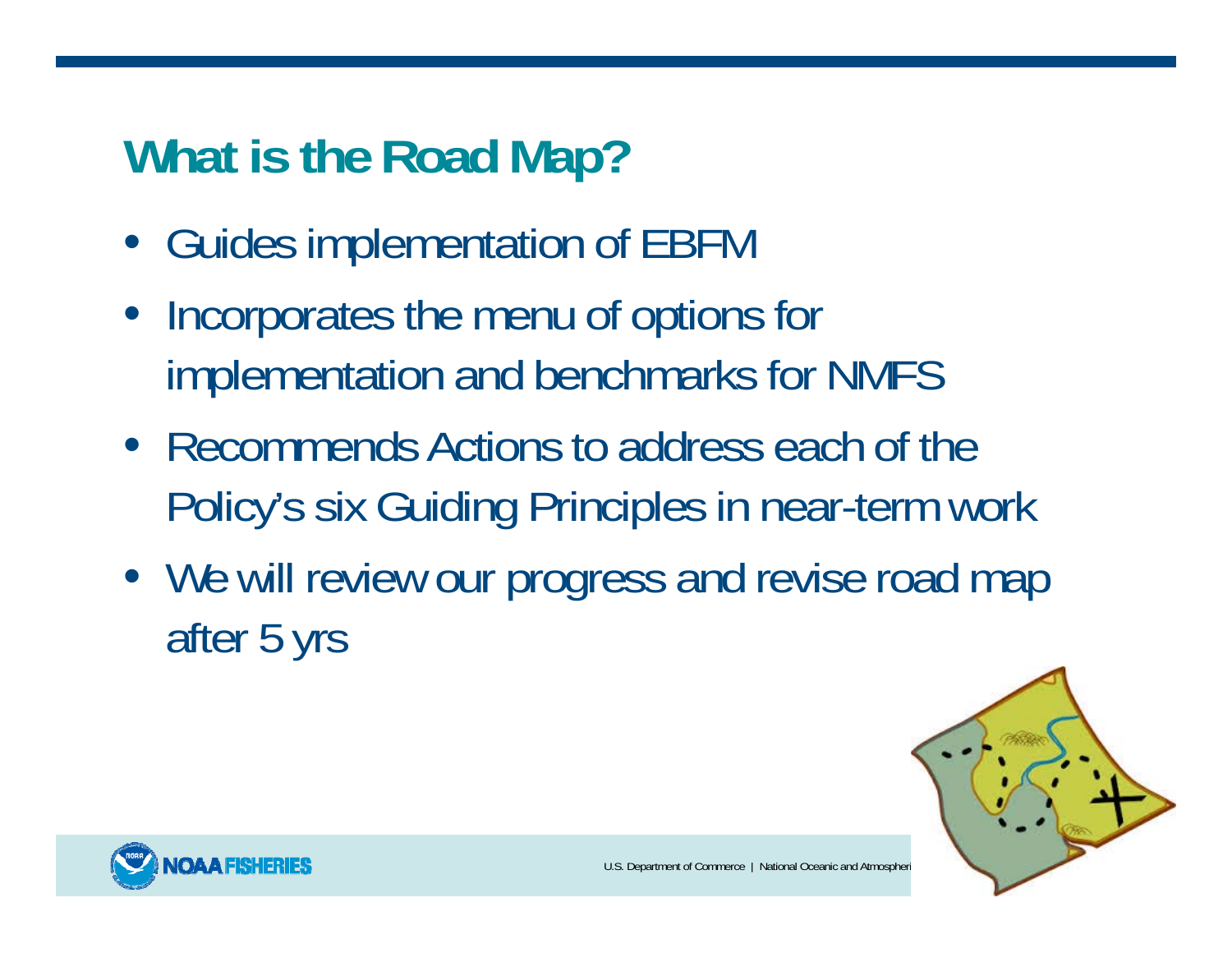## **EBFM Guiding Principles**

*Outcome*6. Maintain Resilient **Ecosystems** 

**What is our advice?**5. Incorporate ecosystem considerations into management advice

**What are our options?** 4. Explore and address trade-offs within an ecosystem

**What are our priorities?**

3. Prioritize vulnerabilities and risks of ecosystems and their components

**What is the foundational science we need?**

2. Advance our understanding of ecosystem processes

**What are our objectives?** 1. Implement ecosystem-level planning



U.S. Department of Commerce | National Oceanic and Atmospheric Administration | NOAA Fisheries | Page 6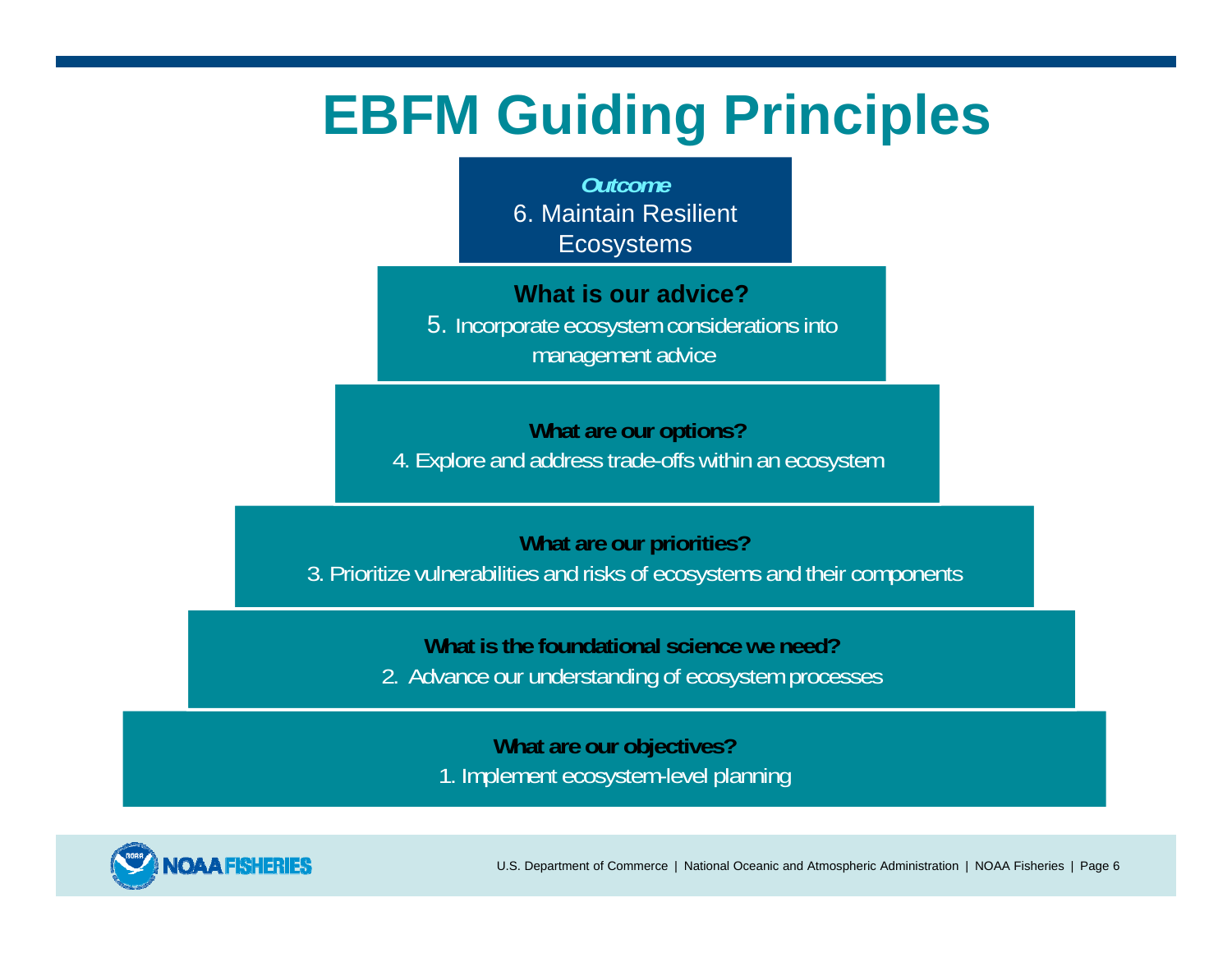#### **6 Guiding Principles, with Core Components are:**

- 1.**Implement ecosystem-level planning**
- $\bullet$ Engagement Strategy
- $\bullet$ Fishery Ecosystem Plans
- 2.**Advance our understanding of ecosystem processes**
- •Conduct Science to Understand Ecosystems
- •Ecosystem Status Reports
- 3.**Prioritize vulnerabilities and risks of ecosystems and their components**
- •Ecosystem-level Risk Assessment
- $\bullet$ Managed Species, Habitats & Communities Risk assessment
- 4.**Explore and address trade-offs within an ecosystem**
- $\bullet$ Modeling Capacity
- •Management Strategy Evaluations
- 5.**Incorporate ecosystem considerations into management advice**
- $\bullet$ Ecosystem-level Reference Points
- $\bullet$ Incorporate Ecosystem Considerations for Living Marine Resources
- $\bullet$ Systematic Advice for Other Management Considerations
- 6.**Maintain resilient ecosystems**
- •Evaluate Resilience

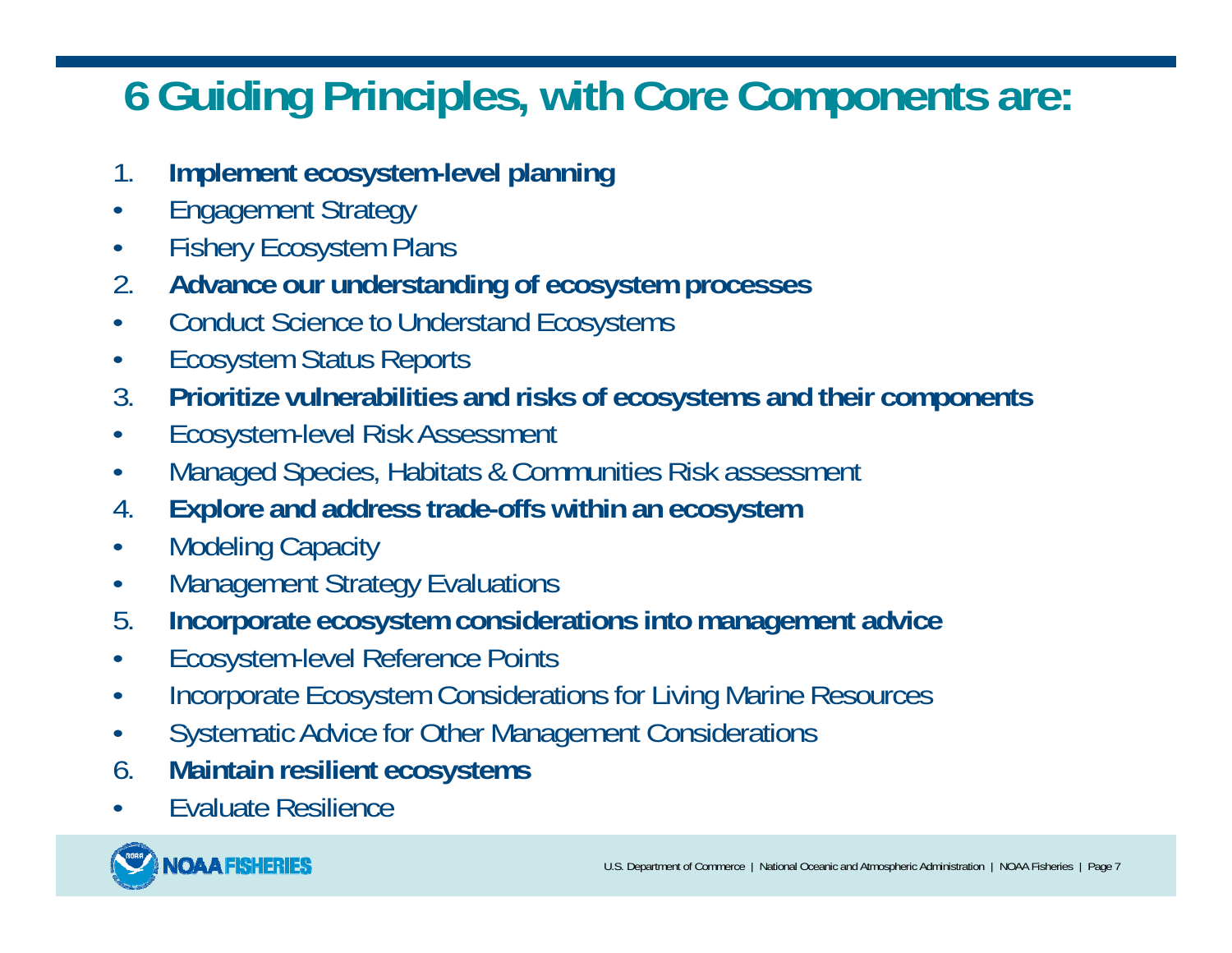# **Council and Commission Comments**



- Longer comment period
- Concerns about resources and workload
- Data Collection
- Recognition as partners and invited to biennial EBFM reviews
- Wording changes
- Support for effort or a particular action

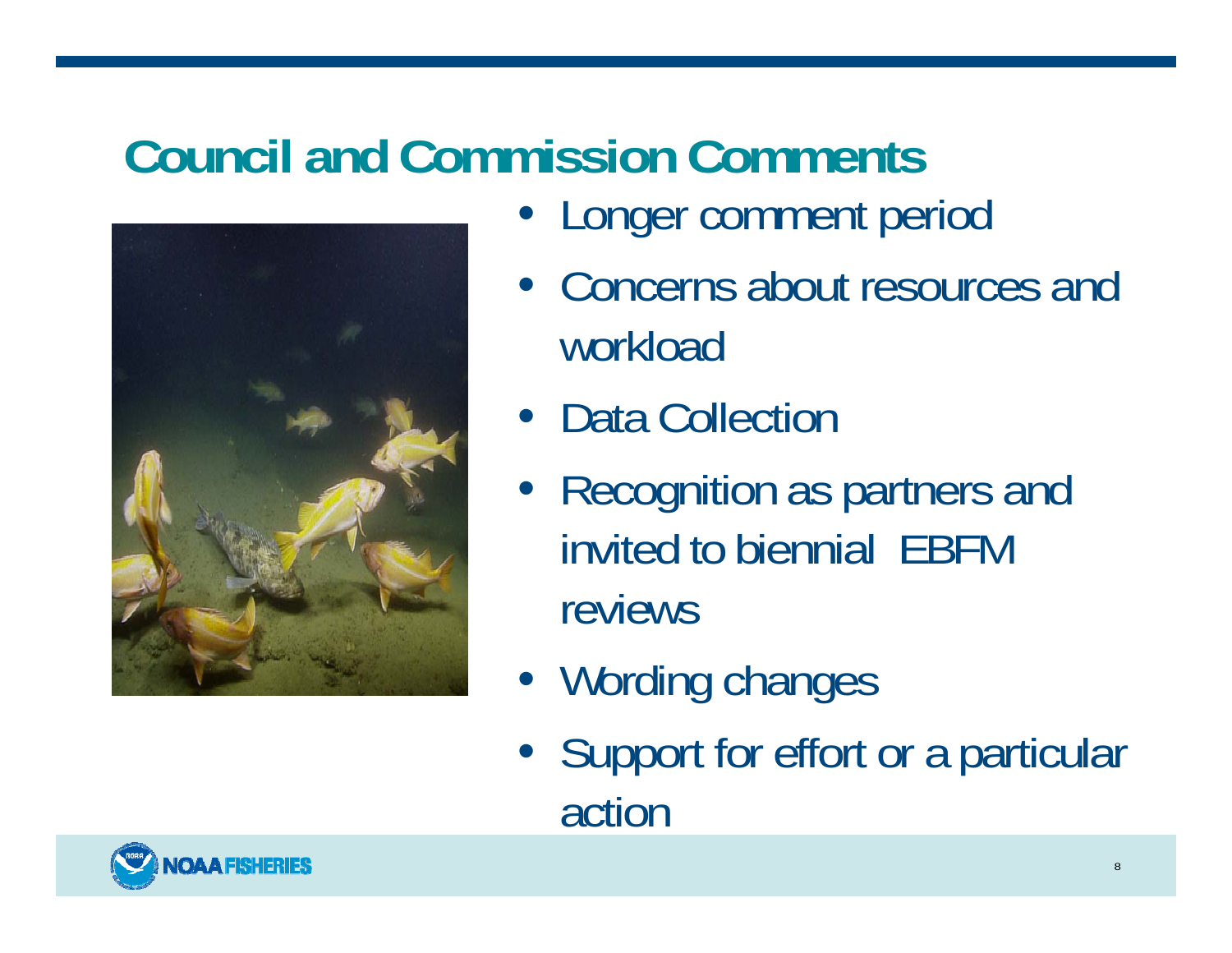# **Summary**

- EBFM is needed, and NMFS is committed
- EBFM helps us meet our mission more effectively
- These efforts start to illustrate operational EBFM
- We, and our partners, are already doing ~20-30% of the EBFM elements
- Want ongoing dialogue with councils, commissions, and the public



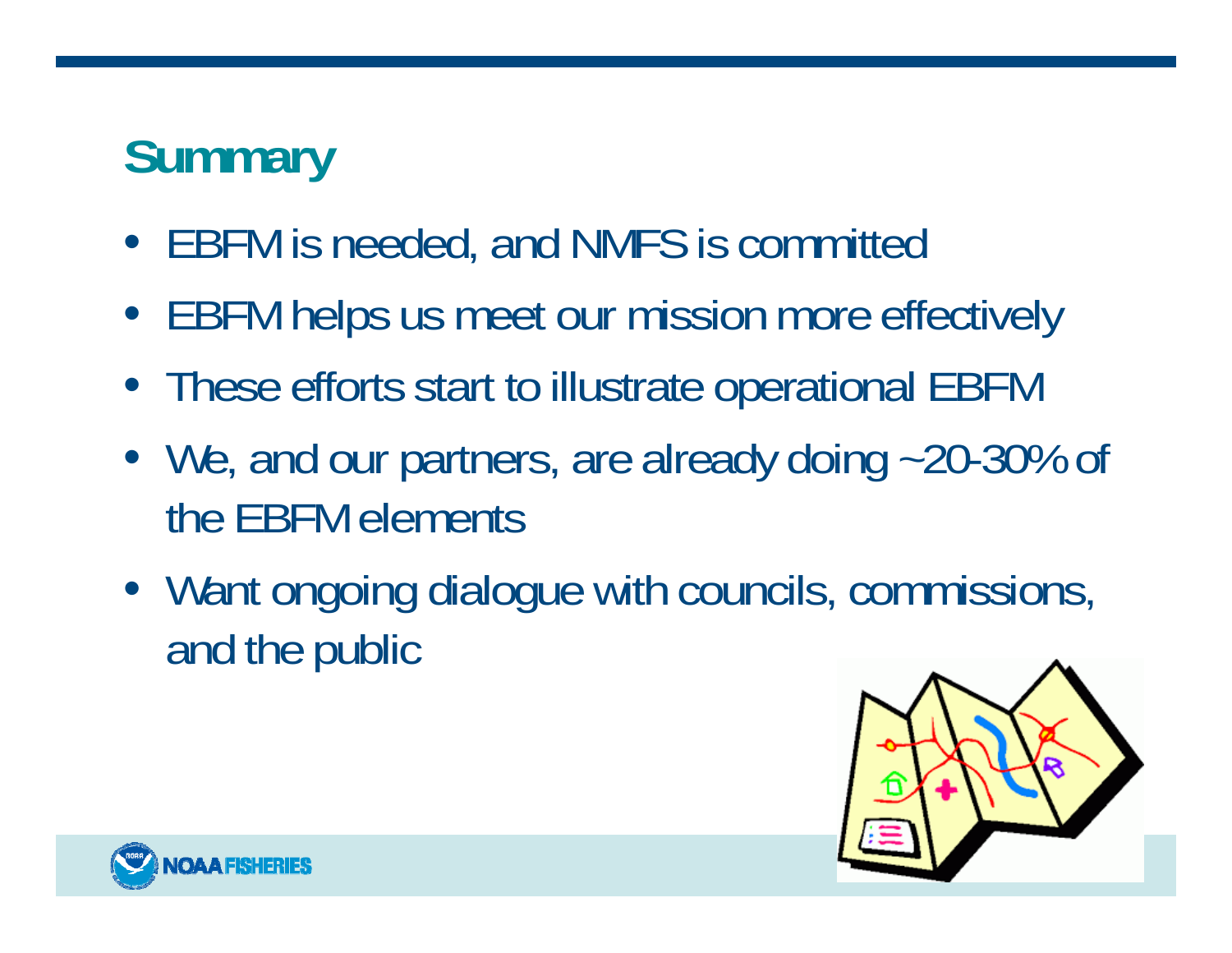### **Next Steps for Road Map**

- Comments Due to Jason Link and Heather Sagar by October 15, 2016.
- Final document released in November/December 2016.